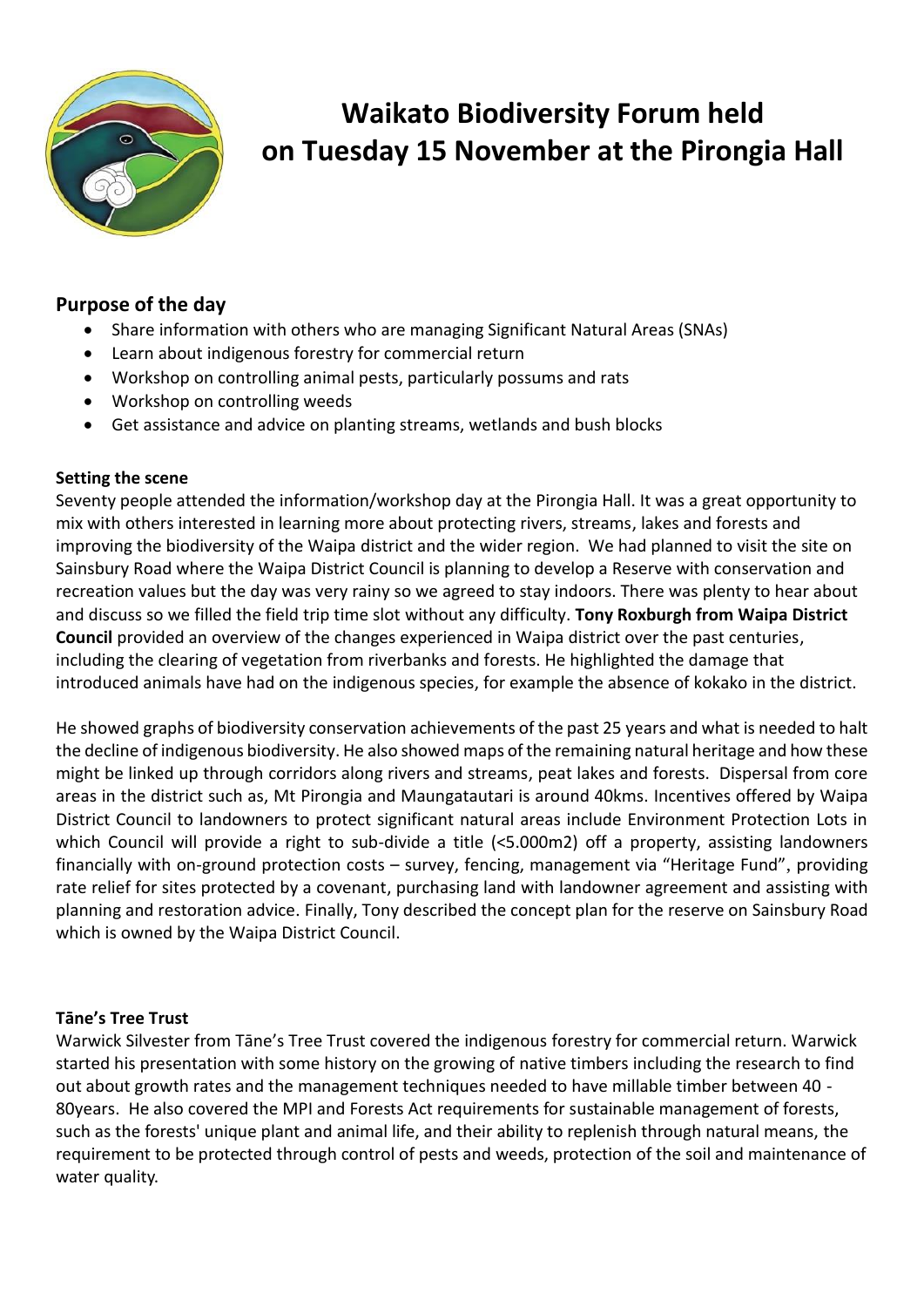Owners of indigenous forests on private land have several options if they wish to harvest and mill their trees: sustainable forest management (SFM) plans, sustainable forest management (SFM) permits and personal use approvals for the harvesting and milling of indigenous timber.

Warwick concluded with highlighting the advantages of native forests, including that they are best grown using systems which don't need clearfelling, thus giving superior water and soil protection, they encourage the invasion of other native plant and animal species, so improving biodiversity, they evolve to a multitiered structure that will probably sequester more carbon, and most New Zealanders regard their landscape qualities as better than exotics. Below are links for more information. Tāne's Tree Trust are available to give advice. Ian Brennan talked about the work he has carried out on his property and showed a video clip which was a really valuable way of seeing the changes he has made on his farm to enhance biodiversity.

Tāne's Tree Trust website [www.tanestreetrust.org.nz](http://www.tanestreetrust.org.nz/) Ian Brennans's Youtube link [www.youtube/ck173Xyaky8](http://www.youtube/ck173Xyaky8) Audio files [Warwick's Tane's Trees Trust presentation](https://drive.google.com/open?id=0B8c1Bw-3EsyVdDFQZnB0ZXNKaUU)

### **Plant Pest Management Workshop**

The participants attended three workshops. The plant pest workshop was facilitated by Ben Elliot from the Regional Council. His presentation consisted of information about common pest plants in significant natural areas in the Waikato Region, for example wandering jew, moth plant, privet and woolly nightshade. There were samples of many of these pest plants in plastic bags to help with familiarity and identification. Also, there was a hand out for everyone called 'Controlling Weeds in Riparian Margins' (see link below) which contained the most common pest plants and the best control methods. Major pest plants and why they are pest plants were discussed. For example, wandering jew (Tradescantia) is an ecosystem changing pest plant, that if left unchecked prevents regeneration and sets a bush block on the road to destruction. Control methods were covered, including cutting and pasting, broadcast spraying and hand pulling, and the useful products available and when best to use them. For example, some products like Brushkiller are very good at killing woody pest plants but can translocate to other desirable plants while some other products won't. Ben has offered to visit people on their property to discuss issues and formulate control plans for pest plants. He's already followed up with several landowners.

<http://www.waikatoregion.govt.nz/PageFiles/3599/weeds%20and%20riparian%20margins.pdf>

Audio file [Weed control workshop](https://drive.google.com/open?id=0B8c1Bw-3EsyVNUFrTHprVmxURzg)

#### **Principles of Restoration Planting Workshop**

Wayne Bennett covered restoration planting, starting with an introduction to the important principles to be aware of,then moving on to details of how to achieve those principles based on an understanding of how each plant contributes to a community of plants. Wayne focused on the following principles:

- **Achieving resilience**, sustainability and durability.
- **Natural patterns and processes** achieving authenticity and protecting biodiversity
- **Cutting corners**  a cautionary tale of Ngaroto and others.
- **Best practice**: recreating a plant community reference ecosystems and planting guides

The following plants were highlighted for planting in the Waikato District**:**

- 1. **Colonisers** karamu, kanuka, manuka, cabbage trees, harakeke
- 2. **Mid-successional species -** manatu/ribbonwood, houhere/lacebark, rewarewa
- 3. **Canopy trees -** kahikatea, pukatea, matai, Swamp maire, pokaka, titoki, totara, tawa, rimu, kauri, miro, kohekohe
- 4. **Understorey -** coprosma species, melicytus micranthus, turepo, kaikomako, mahoe, porokaiwhiri, melicope simplex, nikau, rangiora, heketara, kawakawa,
- 5. **Climbers -** parsonsia, passiflora, kiekie
- 6. **Epiphytes -** Astelia species